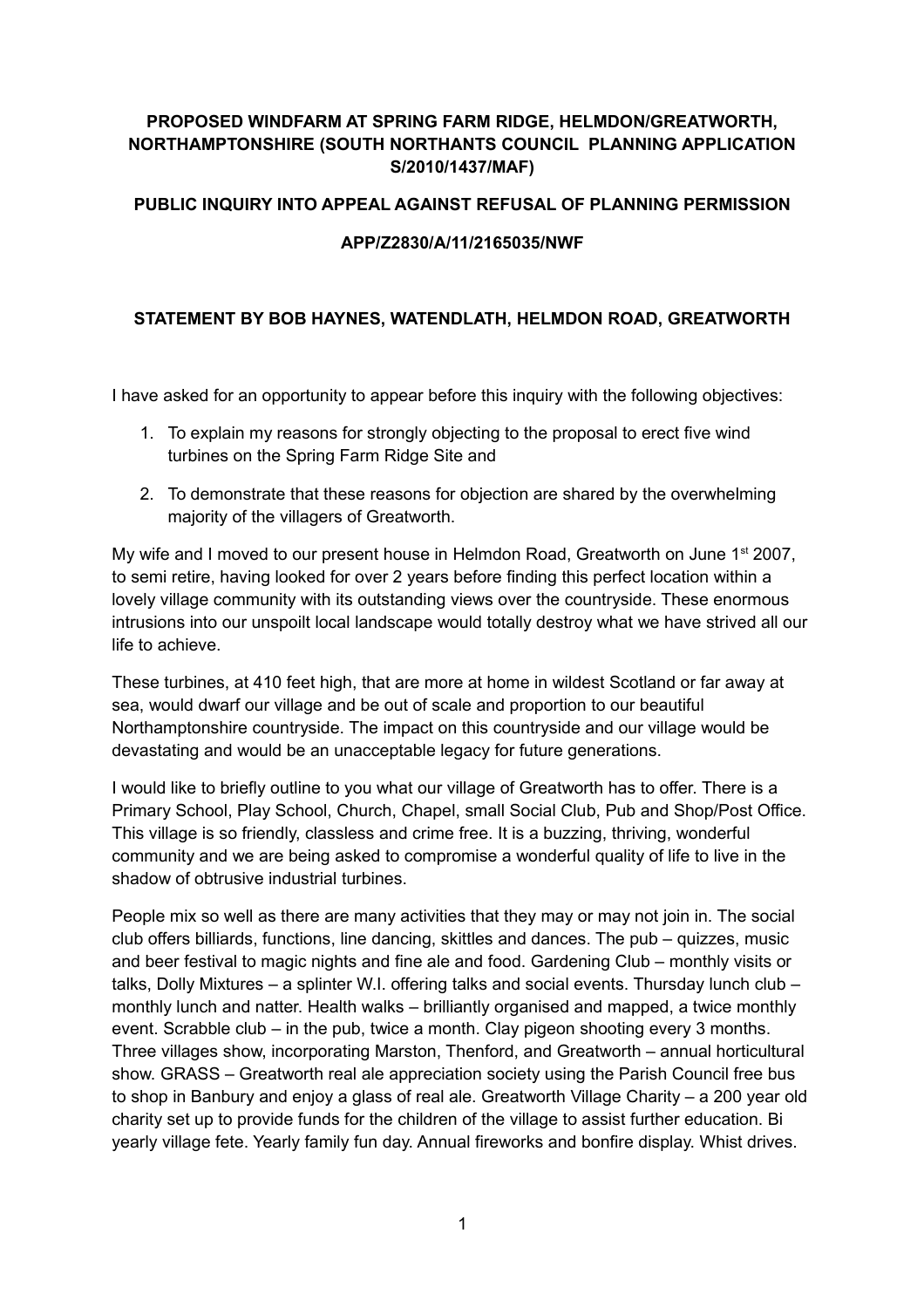Charity cheese and wine evenings etc, plus the usual school fares, discos and quiz nights. Marston Cricket Club, a brilliantly run club and a tight link with Greatworth village.

We involve ourselves with most of the above, we have also worked and produced a very productive allotment plot from a wilderness. We have a garden that we take great pride in, which we have opened to the village as part of "Village Open Garden Day" for the past two years.

Greatworth has a wonderfully active golf society and I've been privileged to be captain for the last two years running. My project for the year as captain is to forge a partnership with Marston Cricket Club to subsidise and encourage their younger members to participate in our season's programme of 10 golf days, in the hope they will join us on a long term basis to help keep the society thriving in future.

My wife and I are keen (dog) walkers and walk between 25/30 miles locally per week. Before our move to Greatworth, for a period of 12 years every Sunday we would drive for an hour from Middleton Cheney into the Cotswolds and do a different 2-3 hour walk. Our move to Greatworth has found us another "Cotswolds" and we now prefer to walk the local paths without the need for an hour's drive. The walk from our house across the proposed windfarm site to the byeway and then either left through Stuchbury and Sulgrave, or right to the underground reservoir and home are particular favourites which we do on a regular basis, once or twice a week. We would find 410 feet high turbines too intimidating to walk the footpaths and byeway in that area thus destroying a beautiful walking option. I would like to refer you to a photo montage prepared for the Helmdon Stuchbury and Greatworth Windfarm Action Group, which can be seen as View 10 in Photomontage Pack B. This was taken from a viewpoint a few minute's walk from my house. It clearly shows the route of one of my favourite footpaths leading towards the proposed windfarm site, where at least three of the turbines in the picture would be within 125 metre "fall over" distance of the footpaths across the site.

I attach as Appendix A, a statement I read out to the previous inquiry demonstrating the high usage of the footpaths in the proposed windfarm site area.

From Friday  $6<sup>th</sup>$  August to Saturday 14<sup>th</sup> August 2010, I personally went to every house within Greatworth village with a windfarm questionnaire and I would like to present the outcome of this research to the inquiry to illustrate that my opposition is endorsed by a further 386 home owners. I therefore attach as Appendix B, a copy of my letter dated  $14<sup>th</sup>$  August 2010 to the Helmdon, Stuchbury and Greatworth Windfarm Action Group.

As a migraine sufferer I am very concerned the turbines would compound my problems. Our bedroom and bathroom look towards the windfarm site and as an early riser I have seen some magnificent sun rises. The sunrise position in the sky moves depending upon the time of the year. During the summer months when at its brightest it would be behind or directly over the site. The fact is the layout of the turbines is such that all five would be in constant view, with some appearing behind others this would make the whole view totally irritating to look at. The photo montage at View 10 in HSGWAG Photomontage Pack B accurately represents the view from my house and I consider that this fully demonstrates my concern.

The early morning drive to exit the village at the top road would be confusing and at the point of driving onto the Welsh lane (B4525) highly dangerous.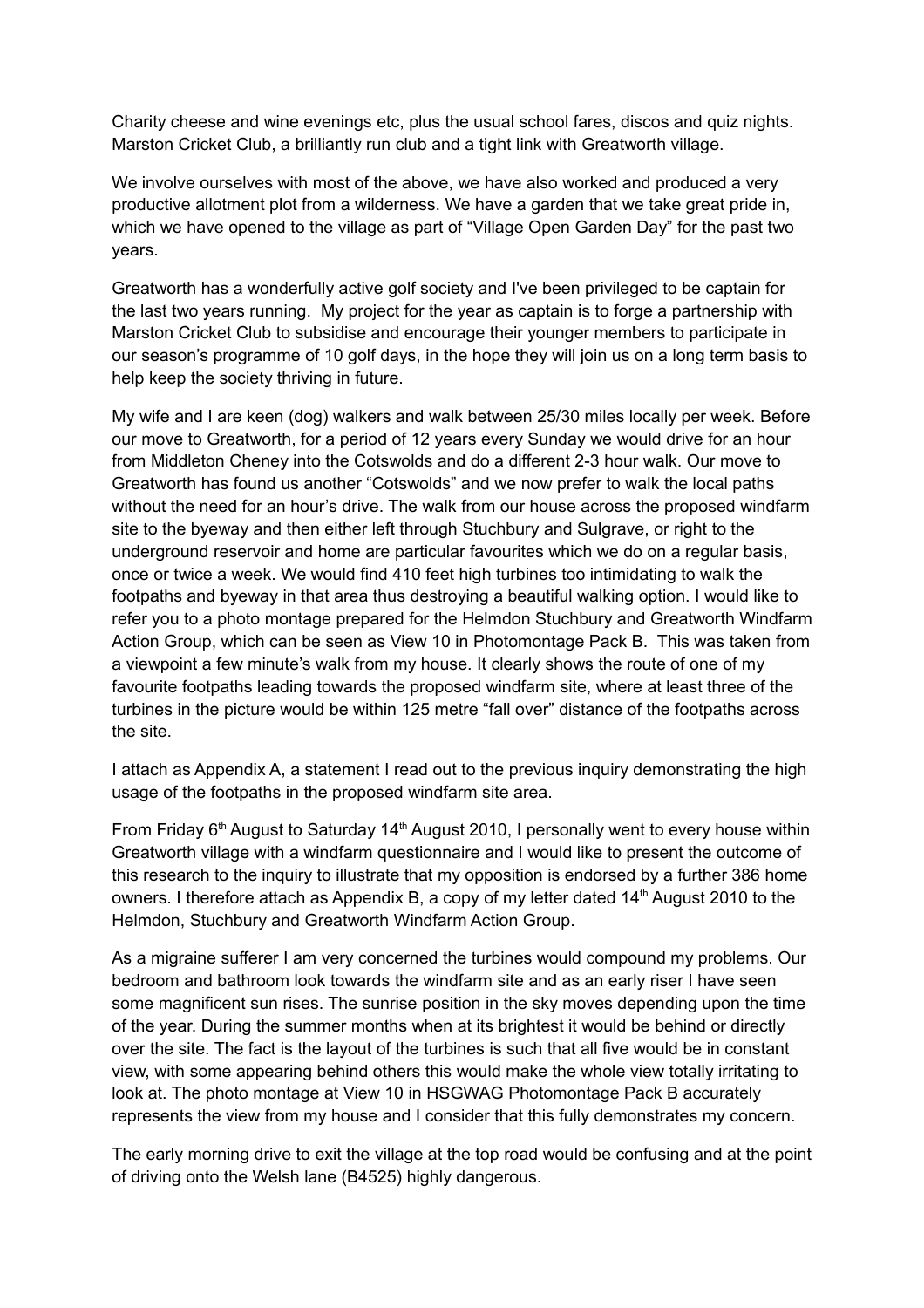I am given to understand that road safety on the Welsh Lane (B4525) is not an issue at this inquiry. I suggest that you come with me and talk to locals about the notorious Welsh Lane. They will in no uncertain terms put you right on this serious issue. Ian Avery, the son of the man who fits kitchens for me was killed in a car accident on this road. The daughter of Pat who works in our local shop/post office was killed just down the road prior to the previous inquiry. The fact that this road is predominantly straight with a series of nasty bends means that you will see these turbines virtually all the way until you pass them. The road is totally substandard with wheel ruts not kerbs at its sides. There are too many HG lorries, many the giant continental ones, taking the short cut east to west between the motorways, along this substandard B road. You can count and record accidents and deaths, but statistics don't show near misses. We fear that more of these near misses will turn into fatalities and from a village blighted by tragedy we hope that you will not take that risk on our behalf.

I know nothing about legal or planning matters, they are the concern of people far more knowledgeable and clever than me, but what I do know is how the village feels about the windfarm. When I moved here I already knew approximately 20 people, I now know well over 350 people, plus many of their children. People always stop for a chat and will talk about things other than the weather, so I think I am qualified to talk about their views. They are totally opposed to this development and insist that the coalition government's guidelines to let local people make local decisions should be followed. They have made that decision and that decision is "No to the Windfarm".

If the wind farm comes, regardless of personal cost, we will move away as I know many others are considering. If the wind farm does not come we will stay and further support village life.

In this statement, I have tried to give an honest insight into the thoughts and feelings of the villagers of Greatworth and sincerely ask that their views are respected and the appeal dismissed.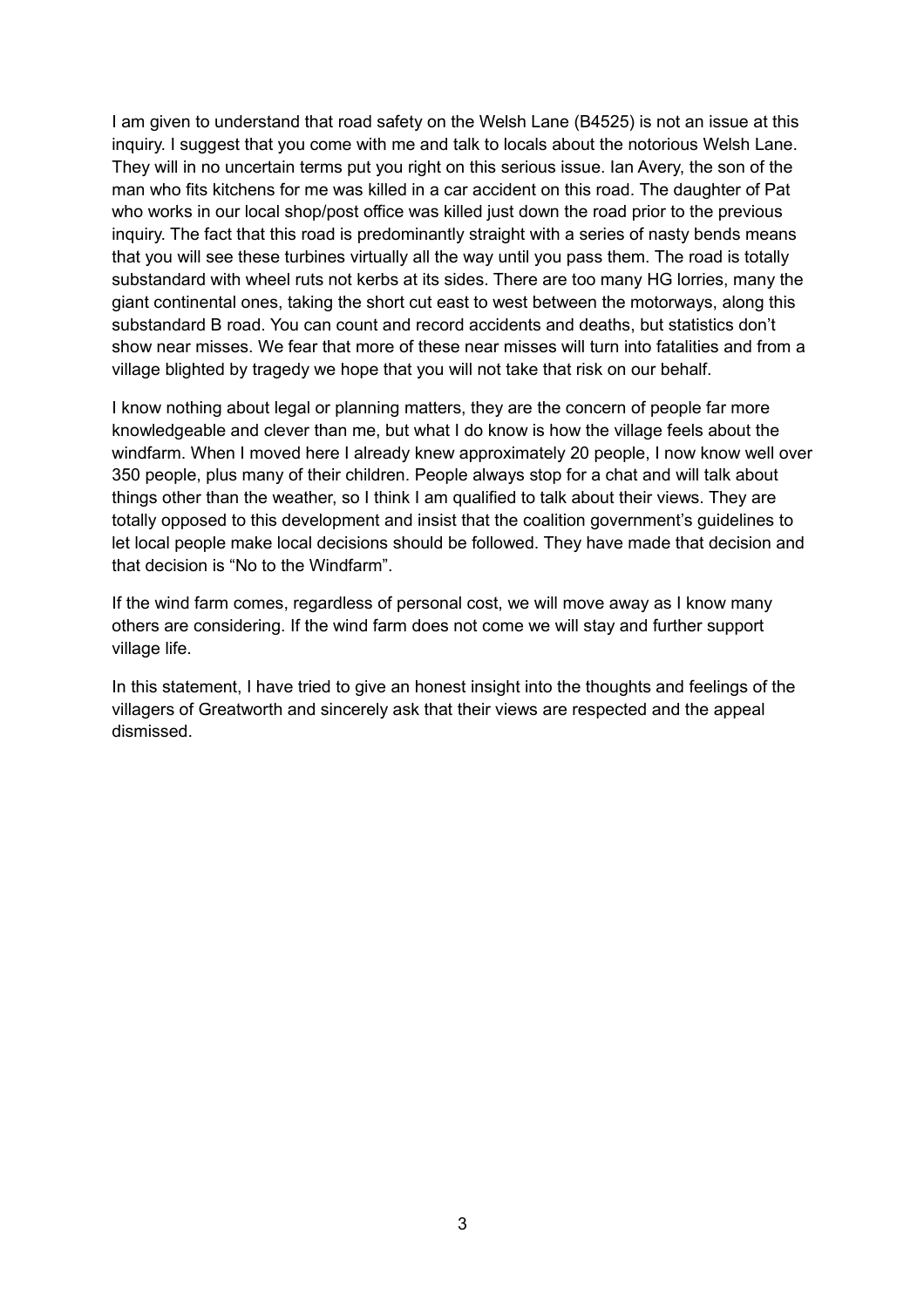# **APPENDIX A**

I would like to stress how important the footpaths north of the Welsh Lane are to the villagers of Greatworth.

Over the last month I have travelled to London each day and arrived home late, so I have taken my dog for an early morning walk, between 6 and 7.30, mainly in that area. I have met at least twenty people who say that they walk up there regularly most mornings at that time.

Assume only 10 go up there each day, that is three and a half thousand plus early morning walk visits each year.

The Thursday before Easter 7 of us did the Primrose walk along the dismantled railway south of the village and arranged to meet up on Easter Sunday morning to do the Windfarm site walk along AN9, turn right along AN8 over the railway to AN10 to the byway – AN36, and return through the fields in front of our house via the underground reservoir. 11 people turned up plus 2 dogs. Whilst walking we met 6 others walking AN9. Later on that morning back in Greatworth I met 13 members of the Northampton Ramblers who were walking a circular walk taking in Eydon, Marston St Lawrence, Greatworth, Stuchbury and Sulgrave, they would be walking to Stuchbury via AN36. 30 people on a not particularly nice Sunday morning weather wise, went through that site from Greatworth in a very short time.

We have since learned that many more people visited the site from Greatworth that day along with others from Helmdon and Sulgrave, and this is just one day's foot traffic.

There are many thousands of walk visits per year to that windfarm area, and this one of Greatworth's jewels in the crown.

The start of AN9 over the Welsh Lane is the immediate point of entry from our village to northern village walks, this would become so intimidating and unwelcoming with turbine 1 alongside (at 84.2 metres, well inside the 125 metre fall over distance). This would act as a barrier so that most people would stop using this footpath and as a result they would probably be less likely to walk straight on to Stuchbury and Helmdon either, let alone turn into the turbine site.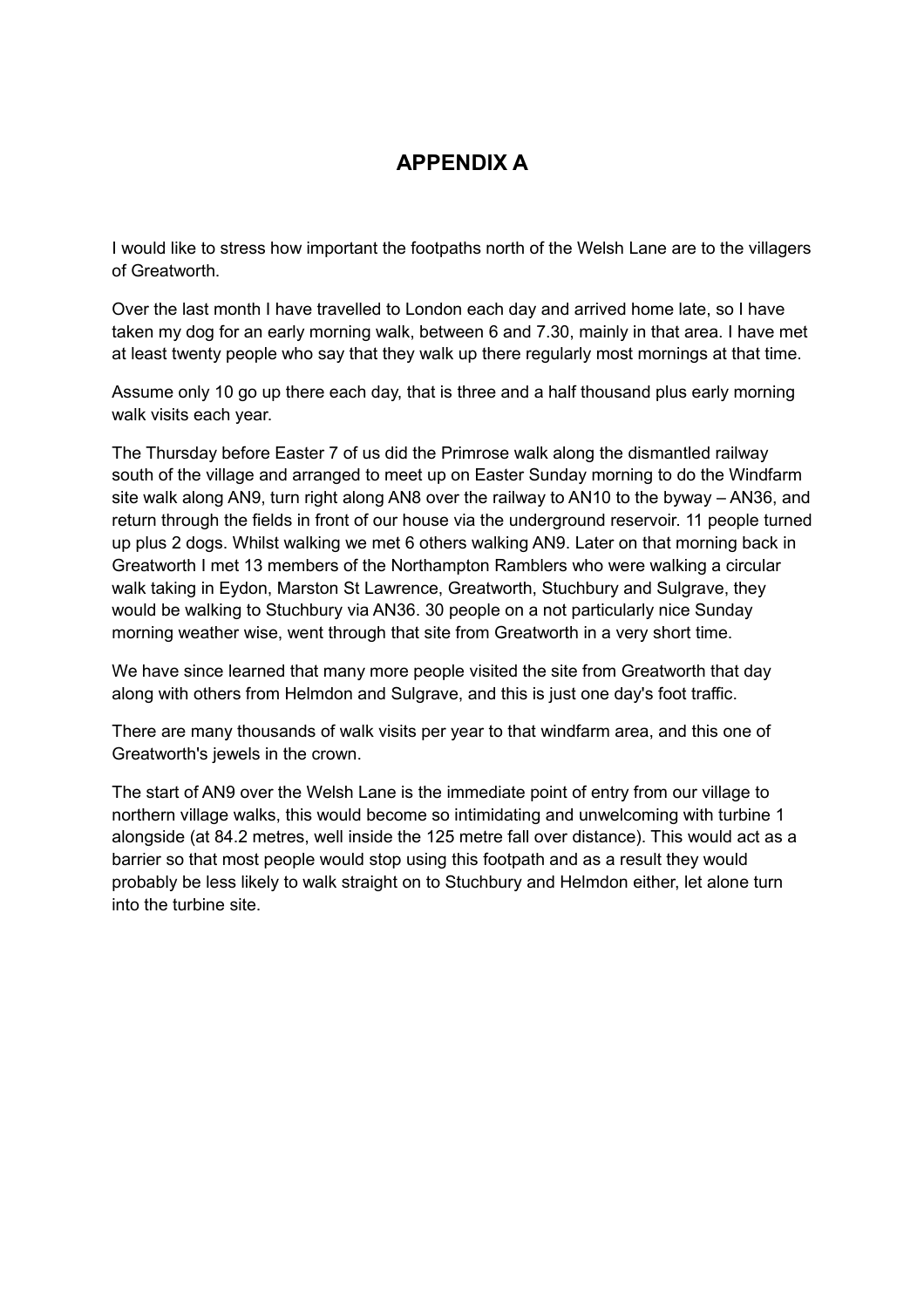# **APPENDIX B**

Bob Haynes **Watendlath** Helmdon Road **Greatworth** 

14 August 2010

To: H S G Windfarm Action Group

Ref: Windfarm Questionnaire

Dear All,

From Friday  $6<sup>th</sup>$  to Saturday 14<sup>th</sup> August 2010 I went to every house within Greatworth village with the HSG Windfarm Action Group questionnaire. If I did not get a reply on the first circuit of the village I returned a second time to each house.

There were 287 houses visited

222 households that took part

65 houses where I couldn't get a reply (people on holiday, shift workers, empty properties and some houses where people were in but did not answer the door etc.)

I took views from owner/occupiers not other family members.

The findings are as follows:

| Total views taken                         | 386         |
|-------------------------------------------|-------------|
| Those opposed to the wind farm proposal   | 325 (84.2%) |
| Those in favour of the wind farm proposal | $15(3.9\%)$ |
| Those undecided                           | 46 (11.9%)  |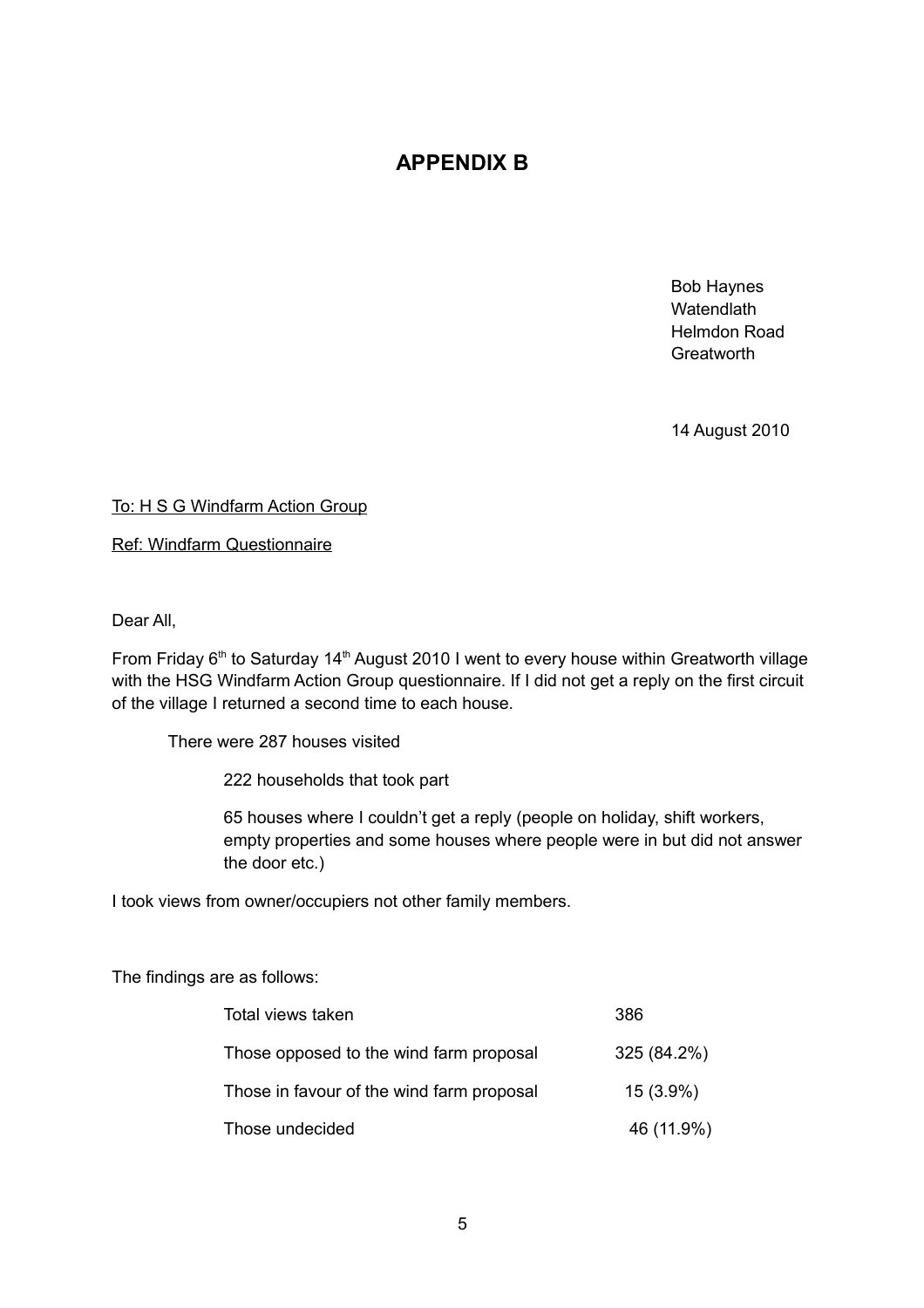Every vote was signed for to confirm opinion. I consider these findings to be representative of village feelings.

What I thought was going to be a quick tick the box and go operation turned into something completely different. The majority had something to say on the issue and made sure I stayed to listen. As a result I spent nearly 23 hours on Greatworth doorsteps, during 2 weekends and 5 midweek evenings.

I think it is important that you the Action Group, the Parish Council etc should be aware of what the Greatworth villagers are actually thinking **now**. The mood of the village has changed dramatically to that of a few months ago when the Broadview and Parish Council questionnaires were answered. For example many people who said they were in favour of the windfarm then, are now most vehemently opposed.

Reasons given for opposition:

The blimp shocked them into realising how tall and close the development would be to Greatworth village.

The HSGWAG meeting of  $27<sup>th</sup>$  July made people realise the true implications to them personally, (They thought the hour long presentation by Keith Jones was both informative and honest.)

The photoshoot and Banbury Guardian article showing a realistic montage from Peveril Road shocked people into realising the scale of these turbines.

Many worried about the noise in general and the effect on their pets.

Many worried about flicker, especially in the morning.

Distractions for drivers on the very dangerous Welsh Lane, and in particular the northern village exit point, now a turbine to be in the adjacent field.

Impact on house prices and saleability. (Chris Sinclair has the details of the first house sale, (Whitton Close) collapsing at the point of exchange directly due to the wind farm proposal.

Too big, and out of scale and proportion to the South Northants countryside, and the general spoiling of our wonderful asset.

Many walkers worried about the effect on their dogs when on the footpaths through the proposed site.

Horse riders using the byway to Stuchbury have grave fears of horses being spooked.

The total distrust of Broadview – many went to the Marston St Lawrence and Helmdon presentations and got different answers to the same questions, plus a totally biased and prejudiced Broadview view to local villagers questions. As for their MD – Corrigan they found him totally arrogant and insensitive. He had a total disregard and disinterest in valid local concerns.